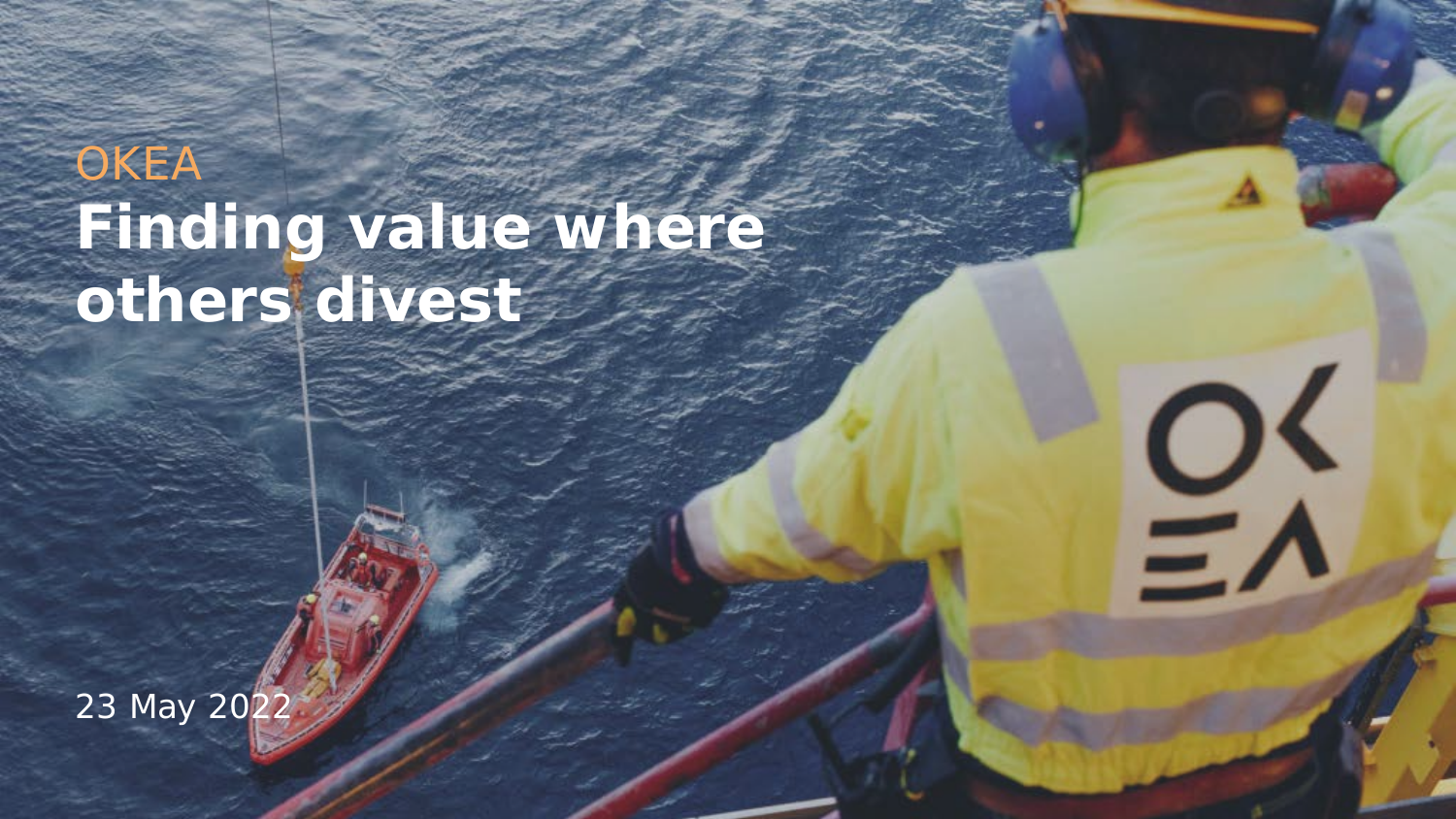## **Cautionary statement**

- This presentation contains forward looking information
- Forward looking information is based on management assumptions and analysis
- Actual experience may differ, and those differences may be material
- Forward looking information is subject to significant uncertainties and risks as they relate to events and/or circumstances in the future
- This presentation must be read in conjunction with other reporting from the company and the disclosures therein
- A full disclaimer is included at the end of this presentation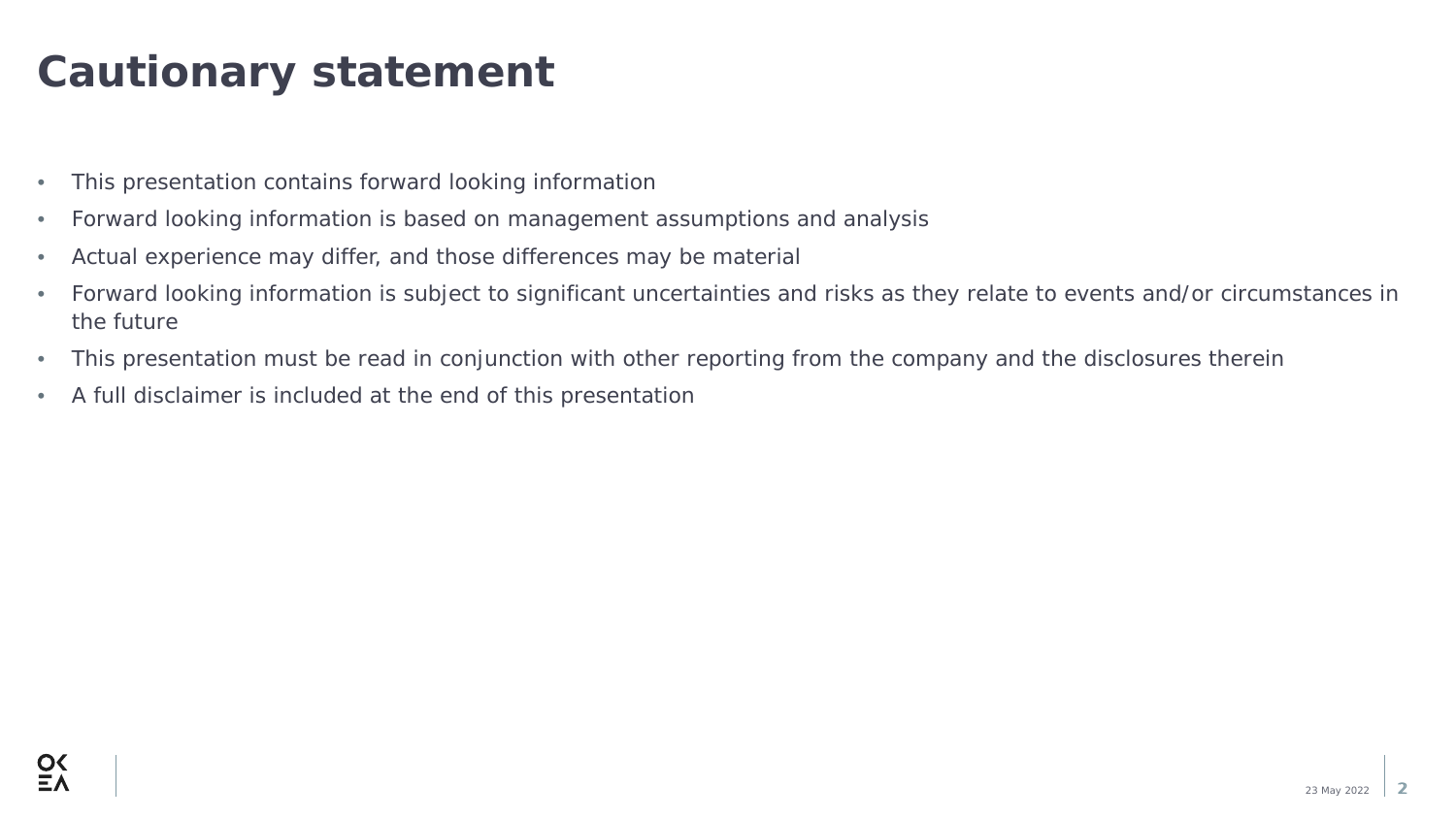## **Highlights**

Finding value with complementary Wintershall Dea assets  $\rightarrow$  Delivering on growth strategy



 $\left\{\bigcirc\right\}$ 



Fixed consideration of USD 117.5 million with additional contingent payment structure subject to oil price and oil production during 2022-24<sup>2</sup>

35.2% operated working interest (WI) in Brage; Partner-operated

6.4615% WI in Ivar Aasen and 6.0% WI in Nova



80% of Brage decommissioning cost retained by Wintershall Dea



13.2 mmboe 2P reserves and 10.6 mmboe 2C resources<sup>1</sup>; 33% increase in OKEA's 2022E exit production



Annual cost synergies estimated to USD 4–7 million across OKEA's operated assets; Significant production upside potential at Brage to be realised through infill drilling

1) OKEA estimates

 $\frac{OX}{E}$ 

2) The contingent consideration will be paid if the average oil price for each of the six half year periods during 2022-24 exceeds USD 80/bbl and the aggregated net oil production volumes exceeds certain predefined production levels. The split on the price exceeding 80 USD/bbl is 70% net after tax to Wintershall Dea and 30% to OKEA in 2022 and a 50/50 net after tax split in 2023-24.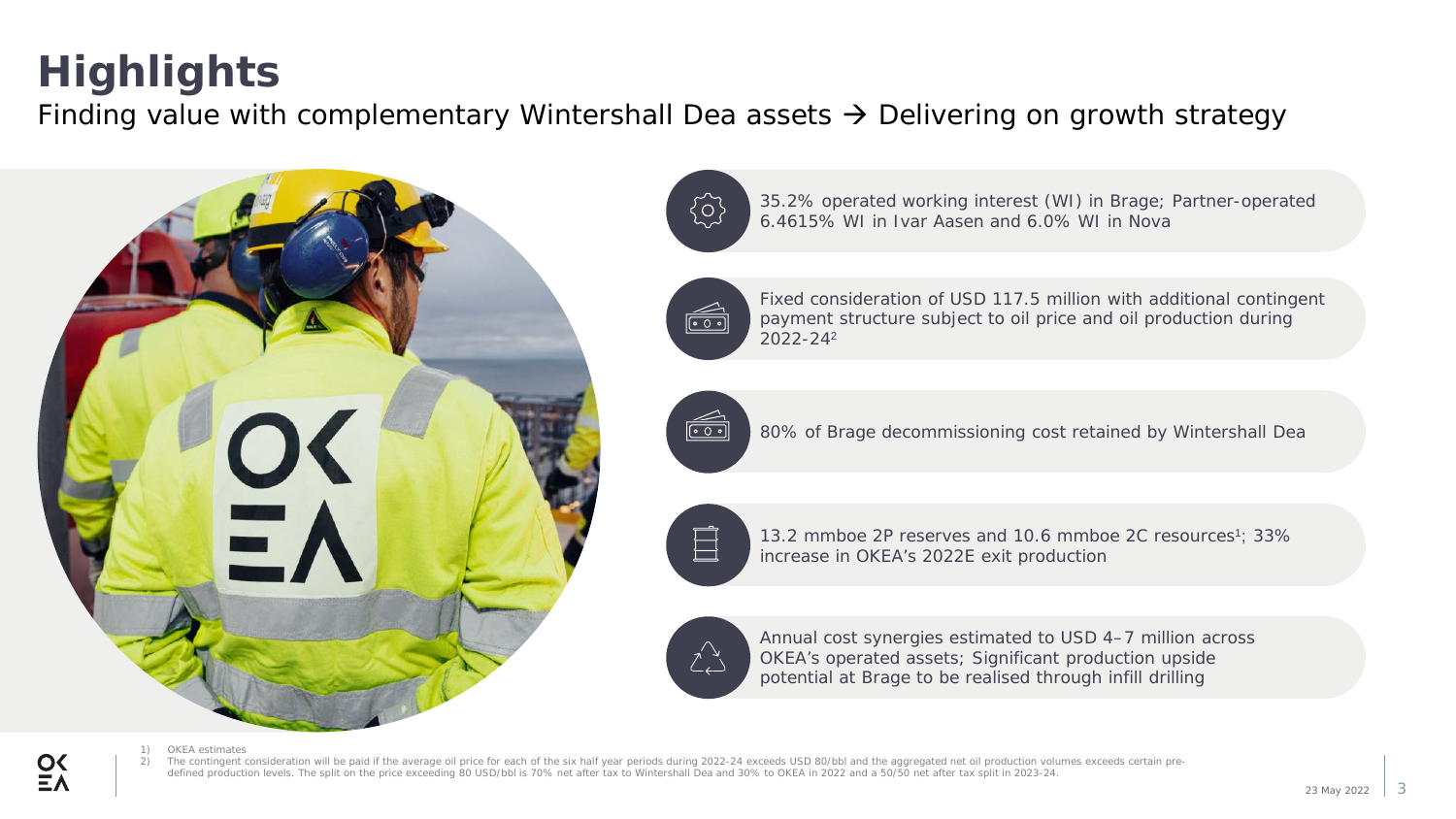## **Attractive transaction characteristics**

Delivering on growth strategy



assets and one asset expected to come into production in Q3 22 adding immediate cash flows

Significant increase in production, reserves and resources

Maintaining commodity diversification and entry into the mainland Europe gas market

capabilities and organisation, further strengthened by competent and experienced Wintershall Dea team

Identified annual cost synergies in the order of USD 4-7 million across OKEA's operated assets

Significant production upside potential at Brage to be realised through infill drilling

Ivar Aasen and expanding position in Gjøa core area through Nova entry

Providing a more robust and diversified production portfolio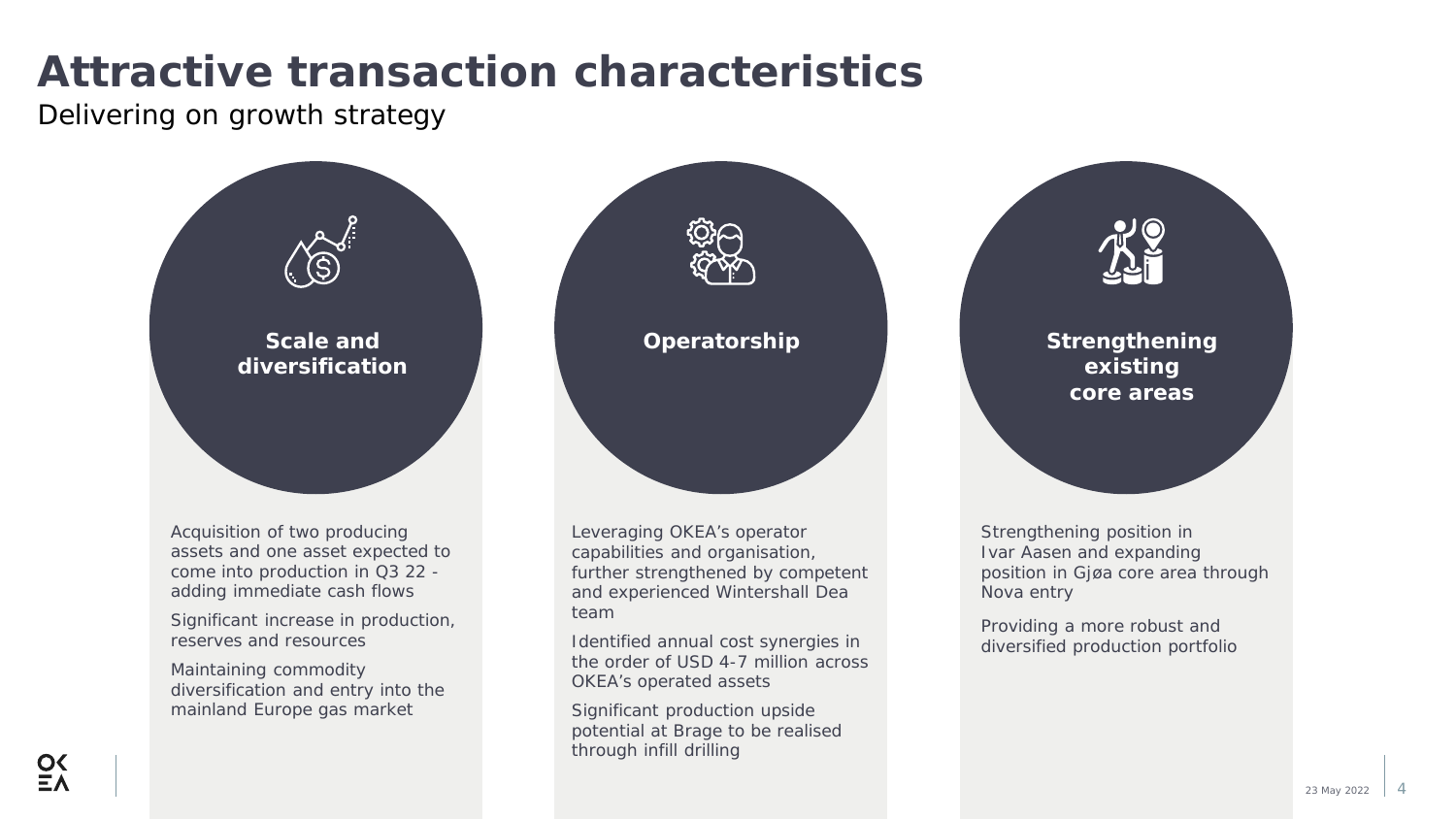## **Attractive growth characteristics**

Significant increase in production, reserves and resource base





**Step change** in **asset base** and **cash flow**

**Fully financed** by **existing cash**

**New operatorship** in **Brage**

**Imminent production** start ~Q3 22E on **Nova**

Significant **increased opportunity set** through **material increase in 2C resources**

**OKEA pre-acquisition Acquisition**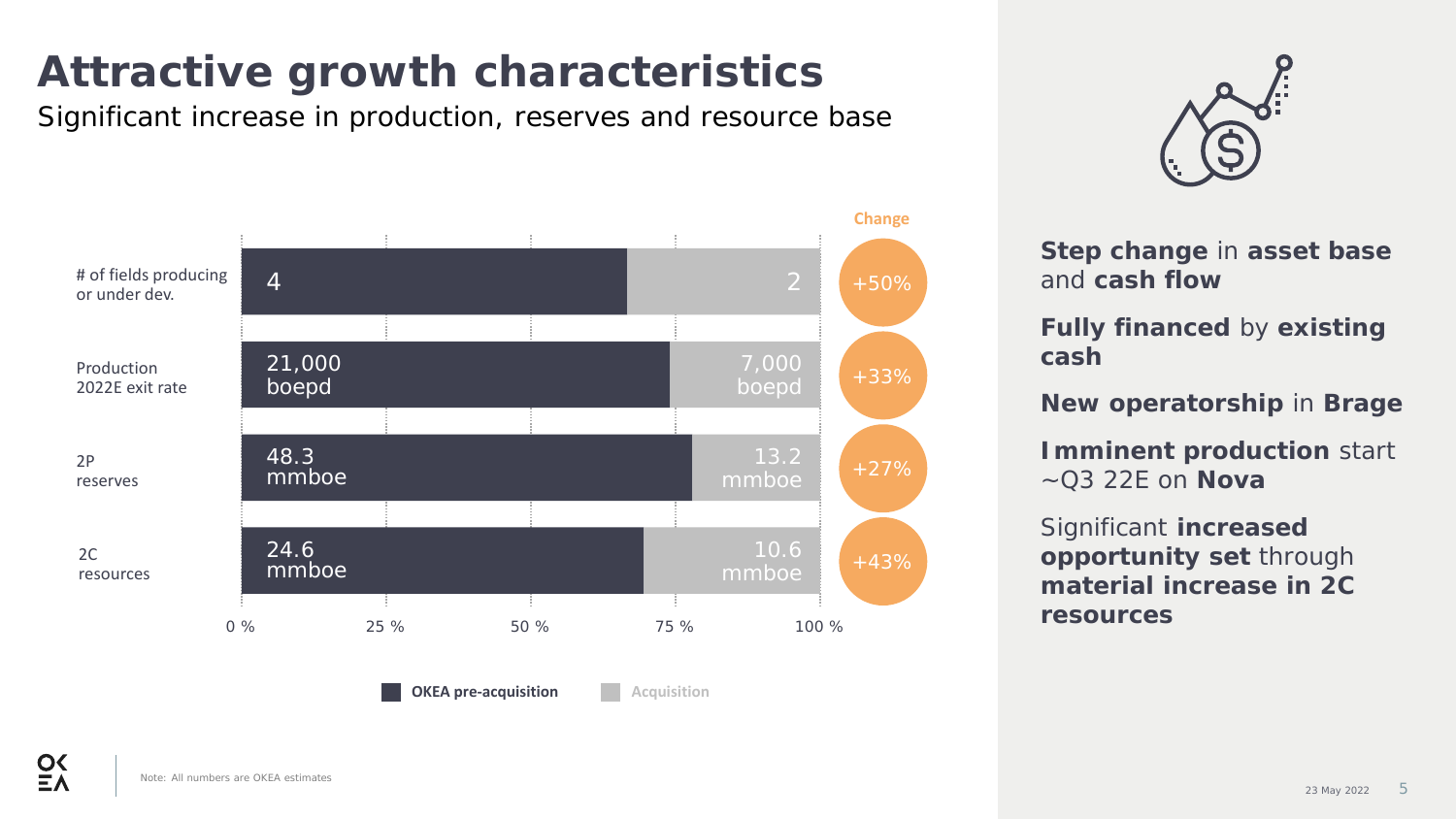## **Transaction summary**

Finding value with complementary Wintershall Dea assets



Unit costs remaining life of field from 1.1.2022 (2P+2C)

| <b>\$23/boe</b> | \$8/boe | \$4/boe           |
|-----------------|---------|-------------------|
| Opex            | Capex   | Abex <sup>2</sup> |



- USD 117.5 million acquisition from Wintershall Dea
- 35.2% operated WI in Brage; Partner-operated 6.4615% WI in Ivar Aasen and 6% WI in Nova
- 1 January 2022 effective date expected closing in Q4 22
- Contingent consideration based on an upside sharing arrangement subject to oil price level and oil production performance during the period 2022-24<sup>3</sup>
- 80% of Brage decommissioning liability retained by Wintershall Dea
- The transaction is conditional upon Norwegian governmental approval

1) Post-acquisition 2) Net OKEA after carry

3) The contingent consideration will be paid if the average oil price for each of the six half year periods during 2022-24 exceeds USD 80/bbl and the aggregated net oil production volumes exceeds certain pre-defined production levels. The split on the price exceeding 80 USD/bbl is 70% net after tax to Wintershall Dea and 30% to OKEA in 2022 and a 50/50 net after tax split in 2023-24.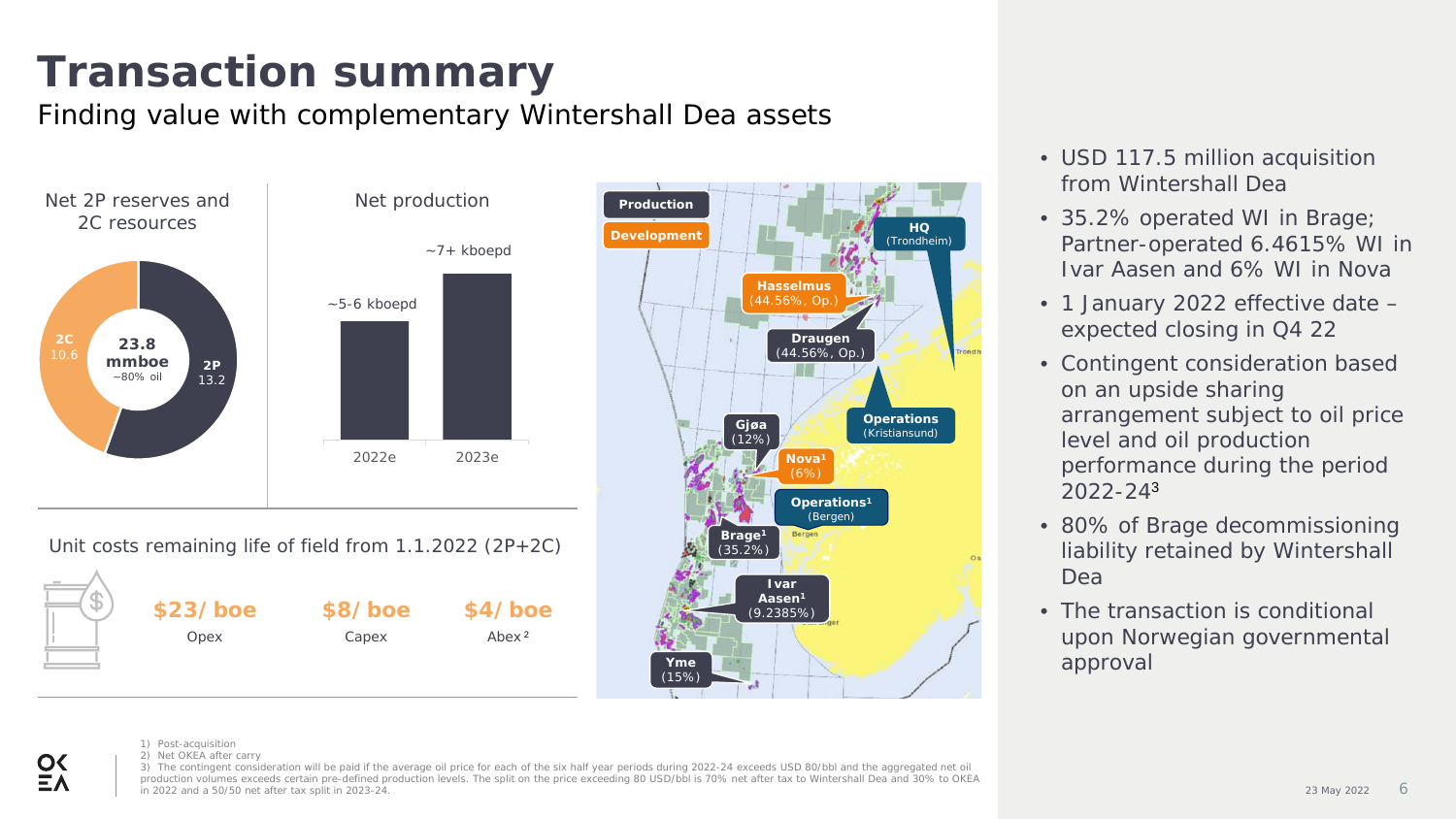# $\frac{1}{2}$

#### Delivering on strategy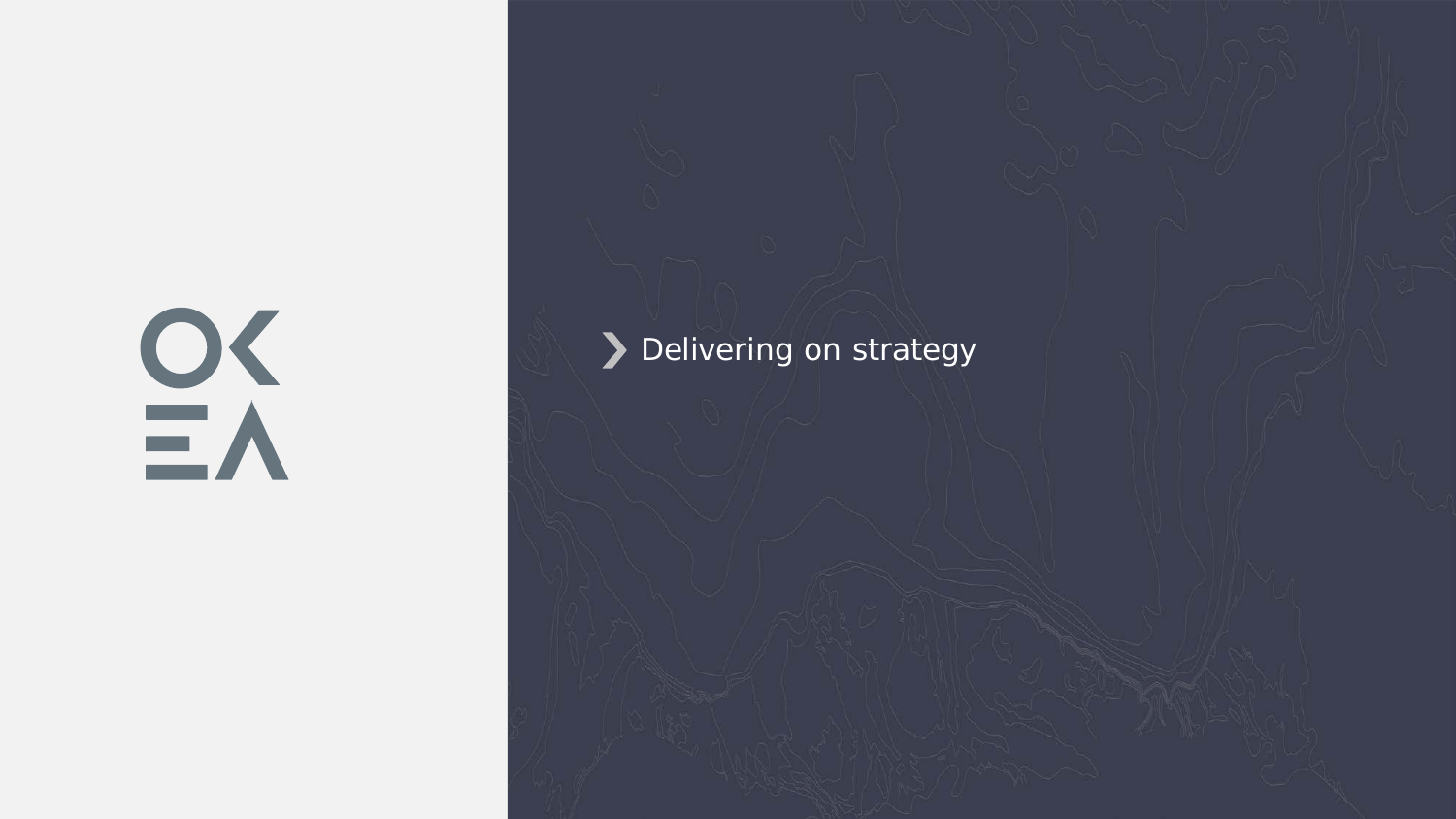### **Solid strategic fit** OKEA - a leading mid- to late-life NCS operator



**Near term value creation focus**

Focus on shareholder value creation through *right additions to the portfolio*

#### **An organisation fit for growth**

Capitalising on existing capabilities and deliver where we have a *competitive advantage*



#### **A larger and more robust portfolio**

*Strengthening resource base* and *increasing cost resilience* and *diversification*

#### **TRANSACTION CONTRIBUTIONS**

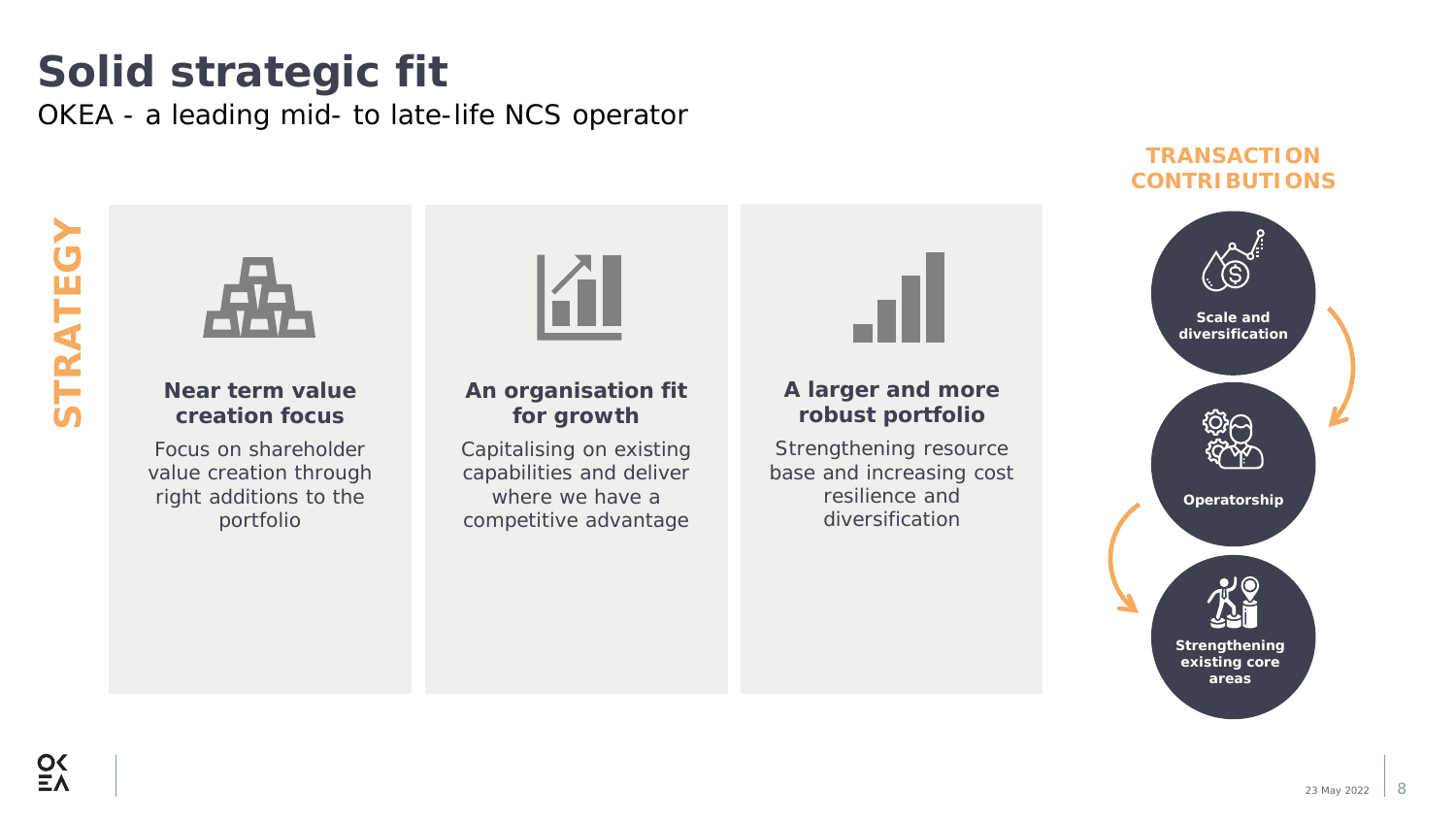# EX

#### Acquired Wintershall Dea assets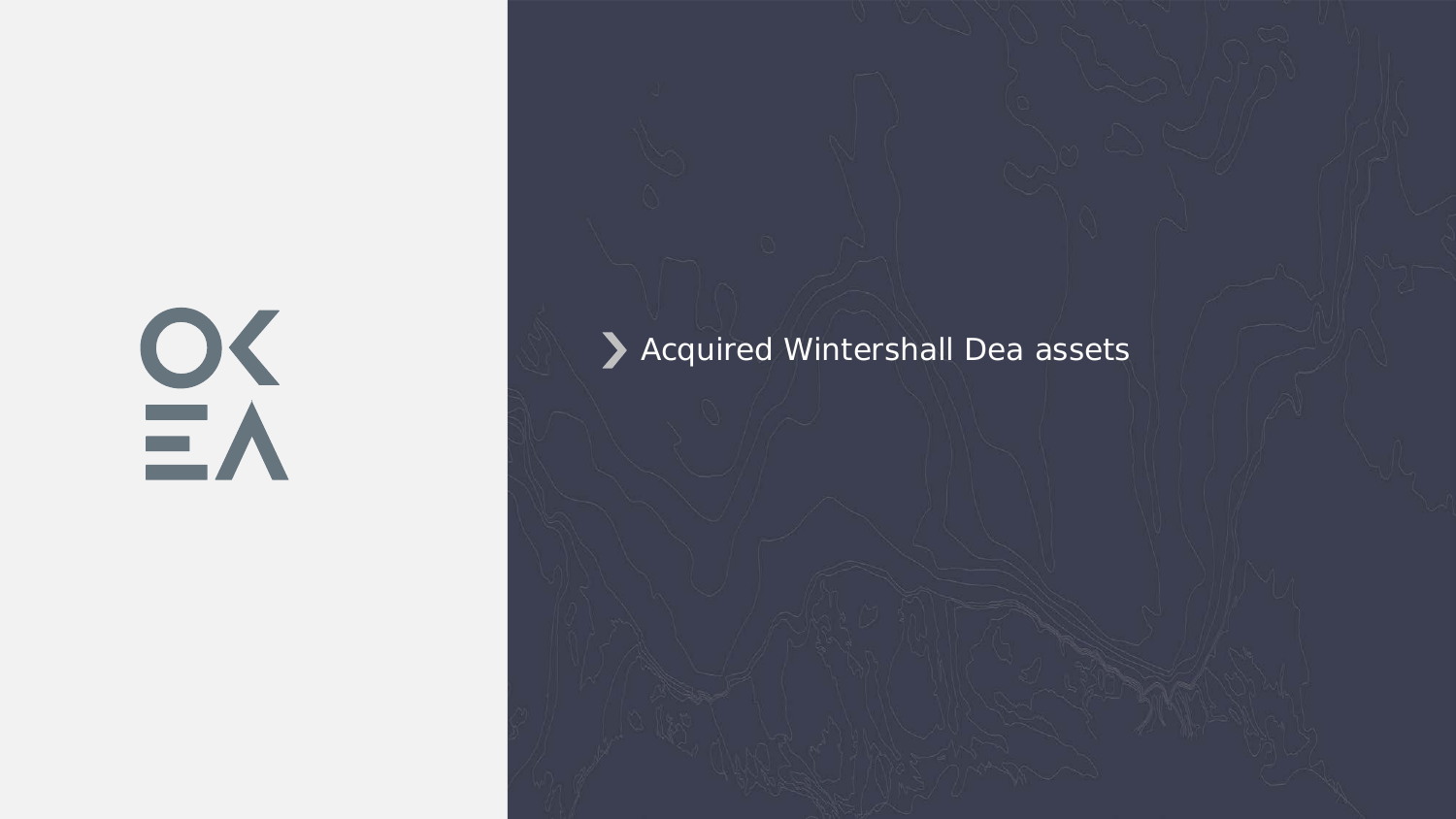## **Brage – 35.2% operated WI**

Mature oil producer with material remaining potential **Facts** Facts



OKEA (Op. 35.2%) $^{2}$ Lime Petroleum (33.8434%) DNO Norge (14.2567%) Vår Energi (12.2575%) M Vest Energy (4.4424%)

 $\frac{OX}{E}$ 

**Production start:** 1993 **Water depth:** 140 m

Oil transport via Oseberg and OTS to Sture terminal Gas export to Statpipe

- Current production ~8,000 boepd gross
- Significant infill drilling potential
	- Infill drilling campaigns ongoing
	- Attractive exploration potential

#### **Future potential / plans**

- Continuously work on identifying further infill drilling opportunities
- Unlock synergies from Draugen/Brage operations
	- Cost and efficiency <=> Improve robustness and extend economic field life
- Address possibilities for reducing  $CO<sub>2</sub>$  intensity
	- Combination of reducing emissions and increasing production
- Evaluate opportunity to increase/accelerate gas production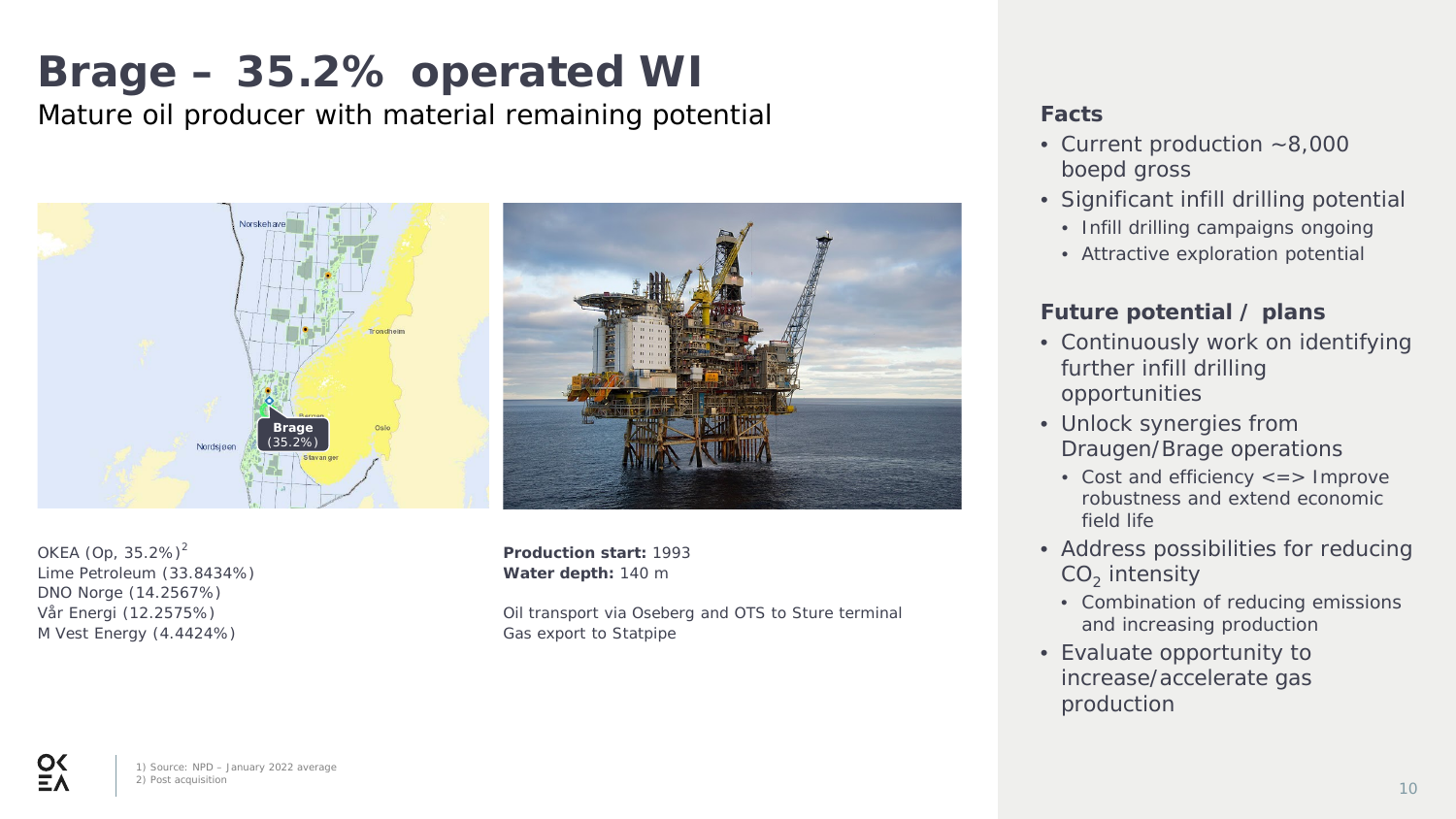## **Ivar Aasen – 6.4615% WI (9.2385% total WI)**

OKEA becomes material partner in Ivar Aasen



Equinor (41.473%) Aker BP (Op, 34.7862%) Lundin Energy Norway (Acquired by Aker BP, 1.385%) Spirit Energy Norway (Acquired by Sval Energi, 12.3173%) OKEA  $(9.2385\%)^2$ M Vest Energy (0.8%)

**Production start:** 2016 **Water depth:** 110 m

First stage processing is carried out on the Ivar Aasen platform. Partly processed fluids are transported to the Edvard Grieg platform for final processing and export

#### **Facts**

- Current production  $\sim$  47,000 boepd<sup>1</sup> gross
- Significant infill drilling potential
- Infill drilling campaigns ongoing
- First manned platform on NCS to be operated from an onshore control center
- A range of digital solutions and new technology contribute to reduce cost and increase production efficiency

#### **Future potential / plans**

- Ivar Aasen receives power from the Edvard Grieg platform, and will from 2022 be electrified by power from shore from the Johan Sverdrup platform
- Increased production potential

 $\frac{OX}{E}$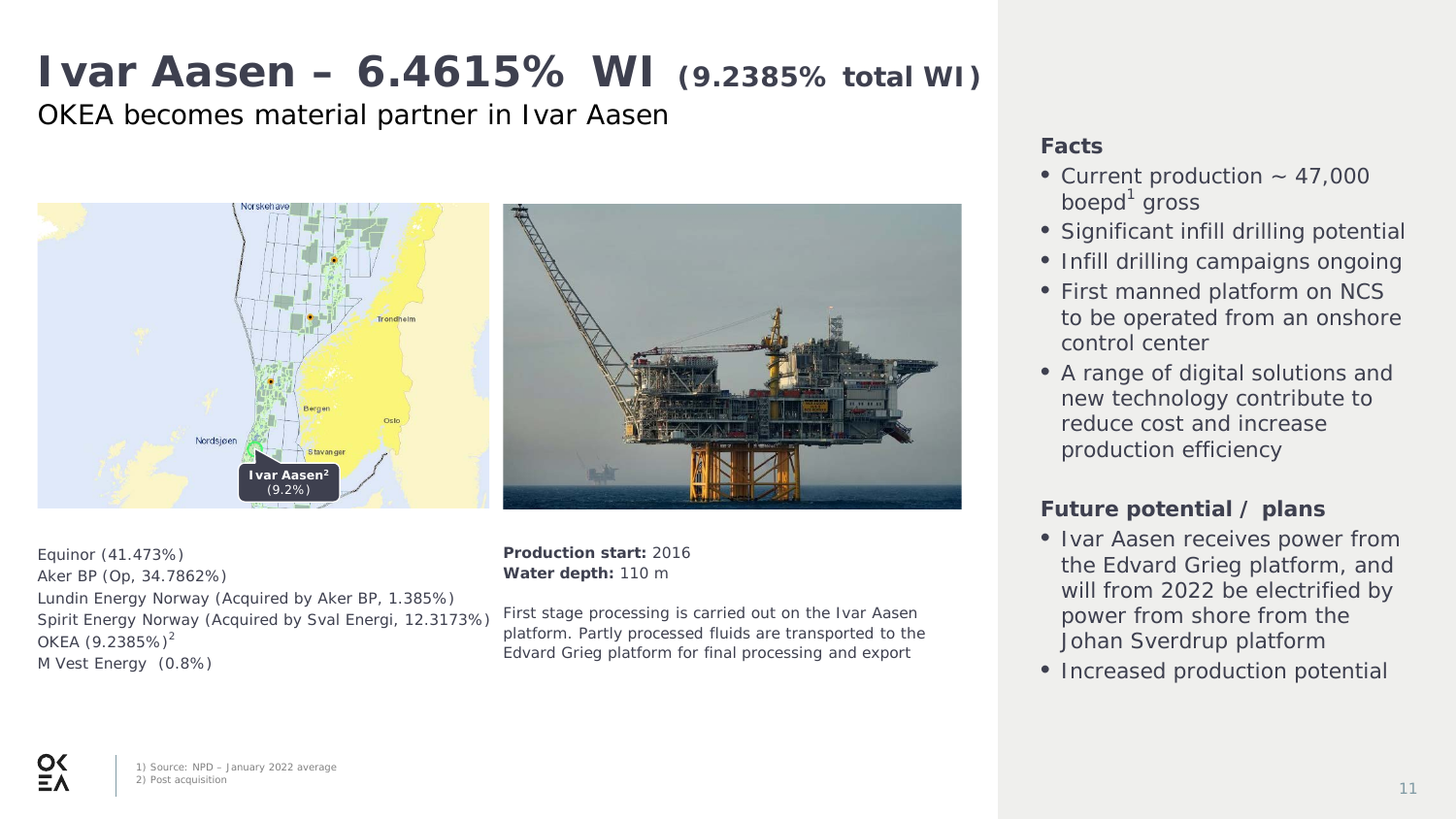### **Nova – 6% WI**

#### Low-cost subsea tieback to Gjøa



Wintershall Dea Norge (Op, 39%) $<sup>1</sup>$ </sup> Sval Energi (25%) Spirit Energy Norway ( Acquired by Sval Energi, 20%) ONE-Dyas Norge (Acquired by Pandion Energy, 10%) OKEA  $(6%)$ <sup>1</sup>

**Production start:** ~Q3 22E **Water depth:** 370 m

Subsea tieback to Gjøa Oil transport via Troll Oil Pipeline II to Mongstad Gas export via FLAGS to St Fergus

#### **Facts**

- Subsea tieback to the Gjøa production hub (OKEA 12%)
- 3 oil producers and 3 water injectors
- Low opex and very attractive ESG metrics
- Gjøa electrified through power from shore
- Imminent production start  $-O3$  22E

#### **Future potential / plans**

- Upside reserves potential from recompletions, infill drilling and potential gas blowdown towards the end of field life
- Potential opex savings from other future tiebacks into Gjøa

 $\frac{OX}{E}$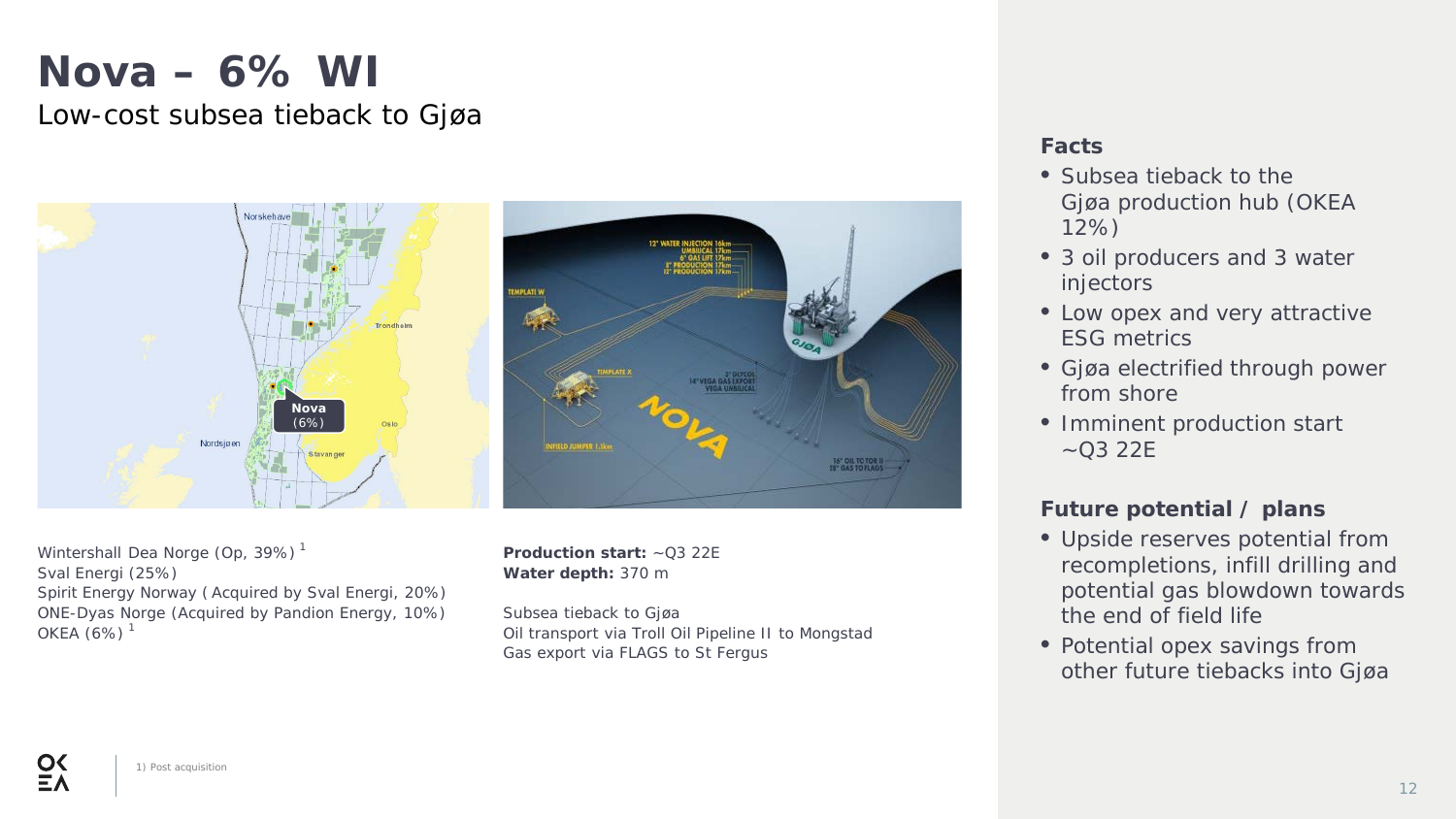# EX

#### Process and summary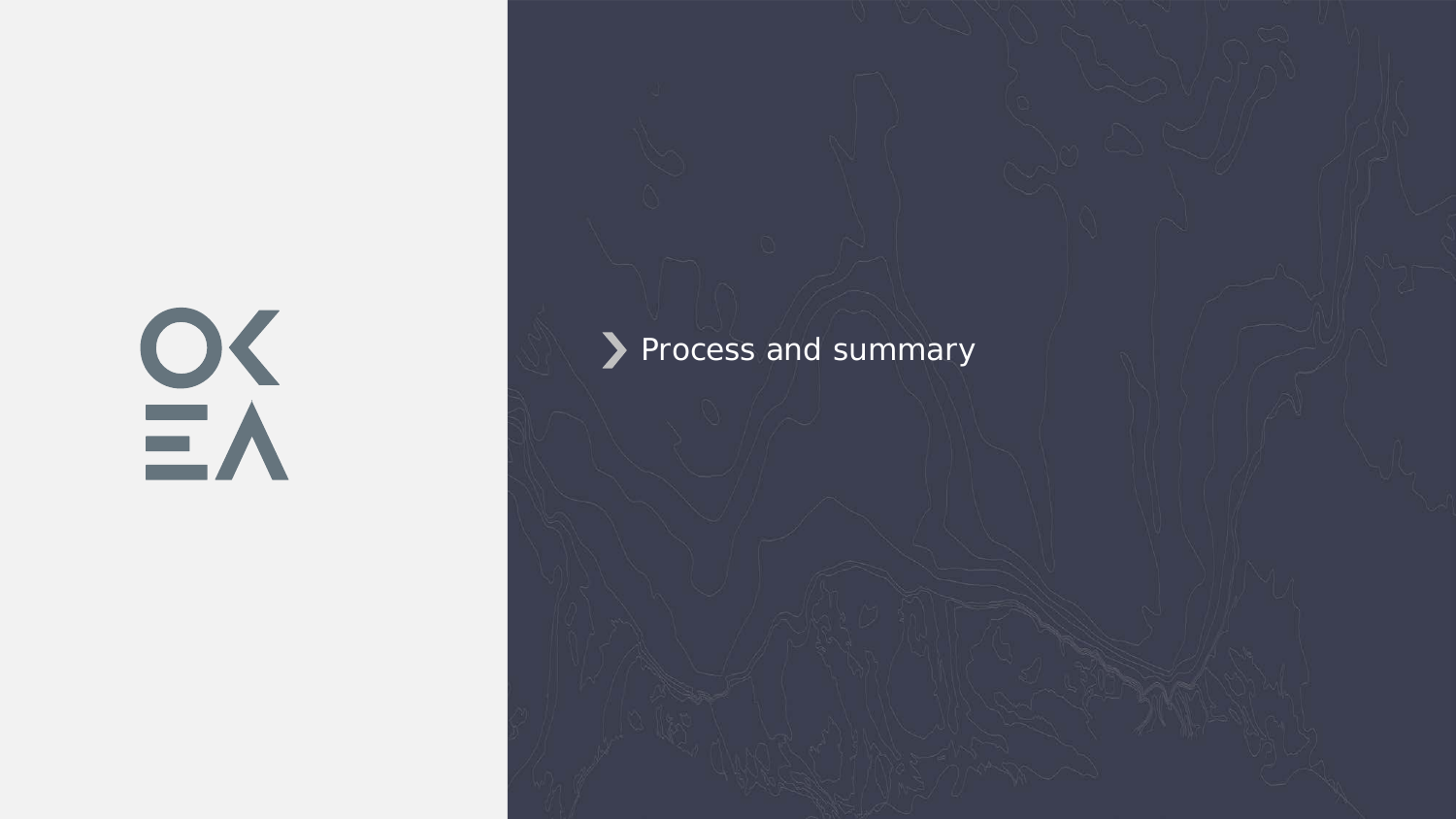## **Operatorship transition process**

OKEA to utilise experience and expertise with transition projects





Secure safe and efficient operations in accordance with regulatory expectations and requirements



Conduct a transparent and structured transition process



Ensure sufficient competence and capacity to continue safe operations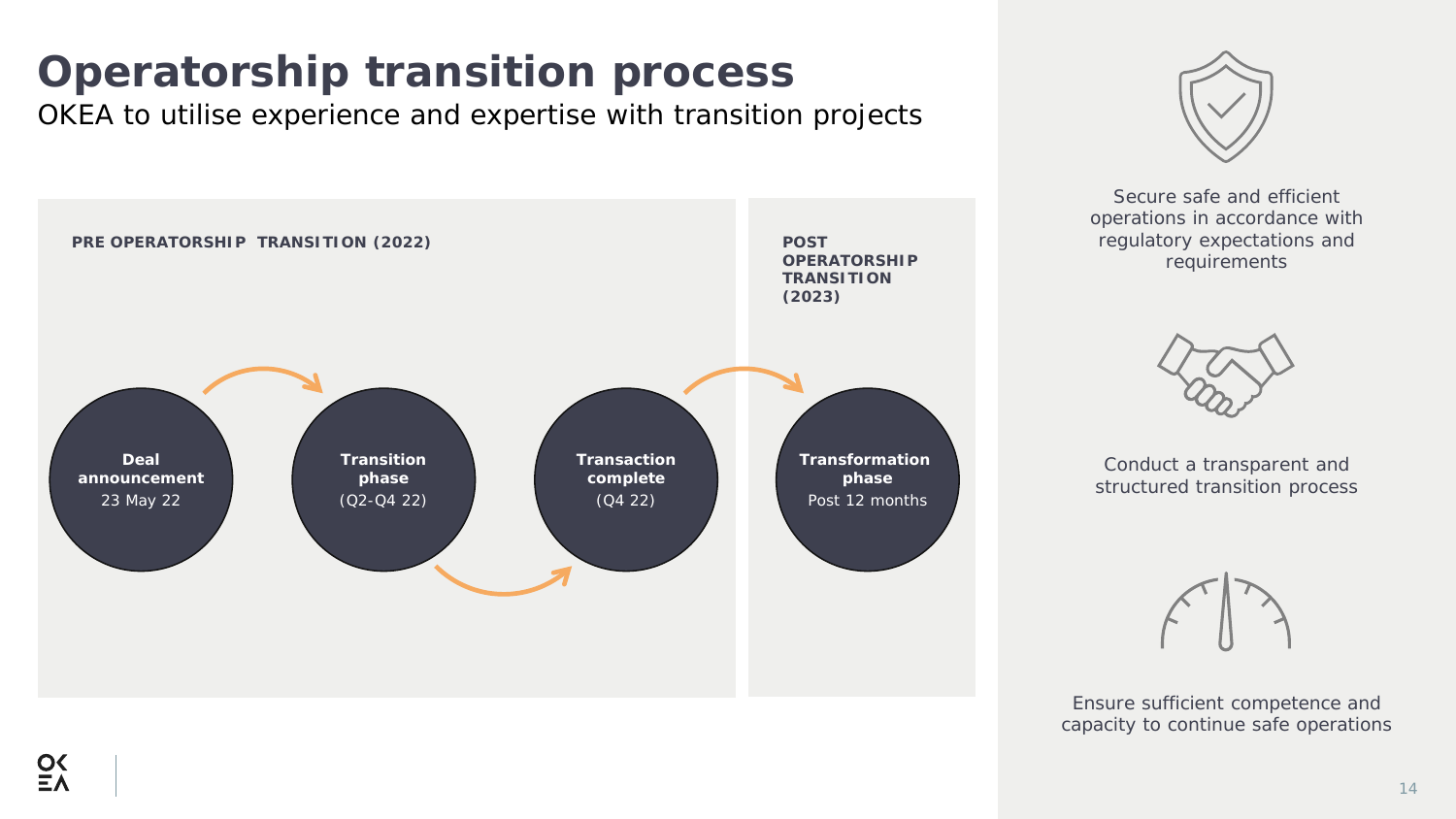## **Inaugural dividend and capital allocation principles**

Dividends to be maintained and determined on annual basis

#### **Capital allocation principles**



Maintain **financial flexibility**



#### Ensure **robust portfolio**



Healthy balance between **growth and dividends**

#### **2022 dividend**



- The board has approved a cash dividend of NOK 93.5 million (NOK 0.90 per share), payable in June 22
- The board has stated an intention to distribute a cash dividend of NOK 103.9 million (NOK 1.00 per share) in both Q3 22 and Q4 22
- In total NOK 301.2 million (NOK 2.90 per share) planned distributed in 2022, equivalent to the max capacity allowed under the bond loans (50% of net profit)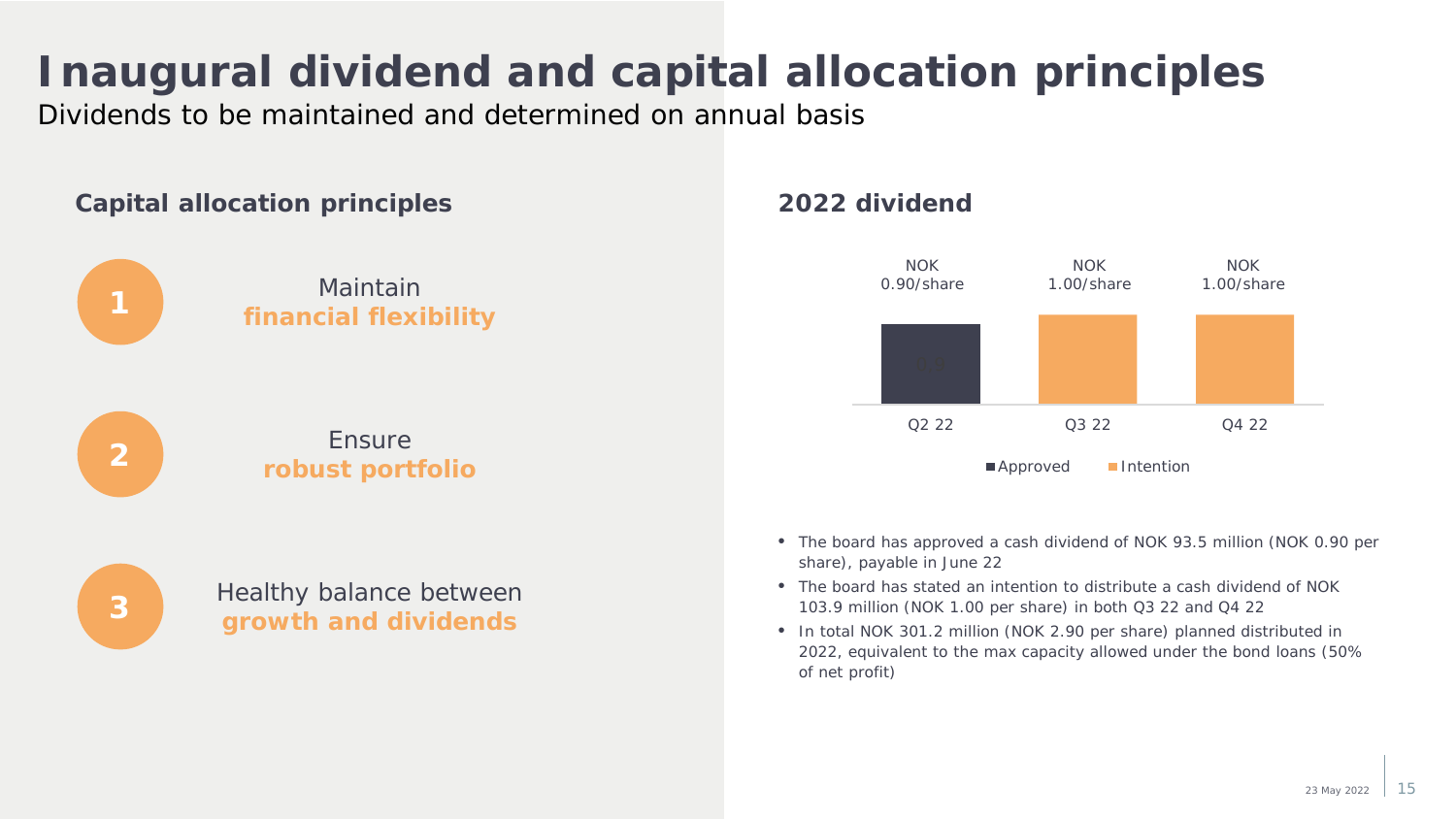## **Summary**

Finding value with complementary Wintershall Dea assets  $\rightarrow$  Delivering on growth strategy



Significant increase in reserves, resources and production - 80% of  $\{\begin{matrix} 0 \\ 0 \end{matrix}\}$ Brage decommissioning cost retained by Wintershall Dea

 $\widehat{\mathbb{C}}$ 

 $\widehat{\mathbb{C}}$ 

Leveraging OKEA's operator capabilities and organisation, strengthened by competent and experienced Wintershall Dea team

Providing a more robust and diverse production portfolio for OKEA



New operatorship of field with material remaining potential and opportunity for OKEA to add value



Dividend plan initiated with first payment in June 2022; Mid- to long-term distribution capacity further enhanced by transaction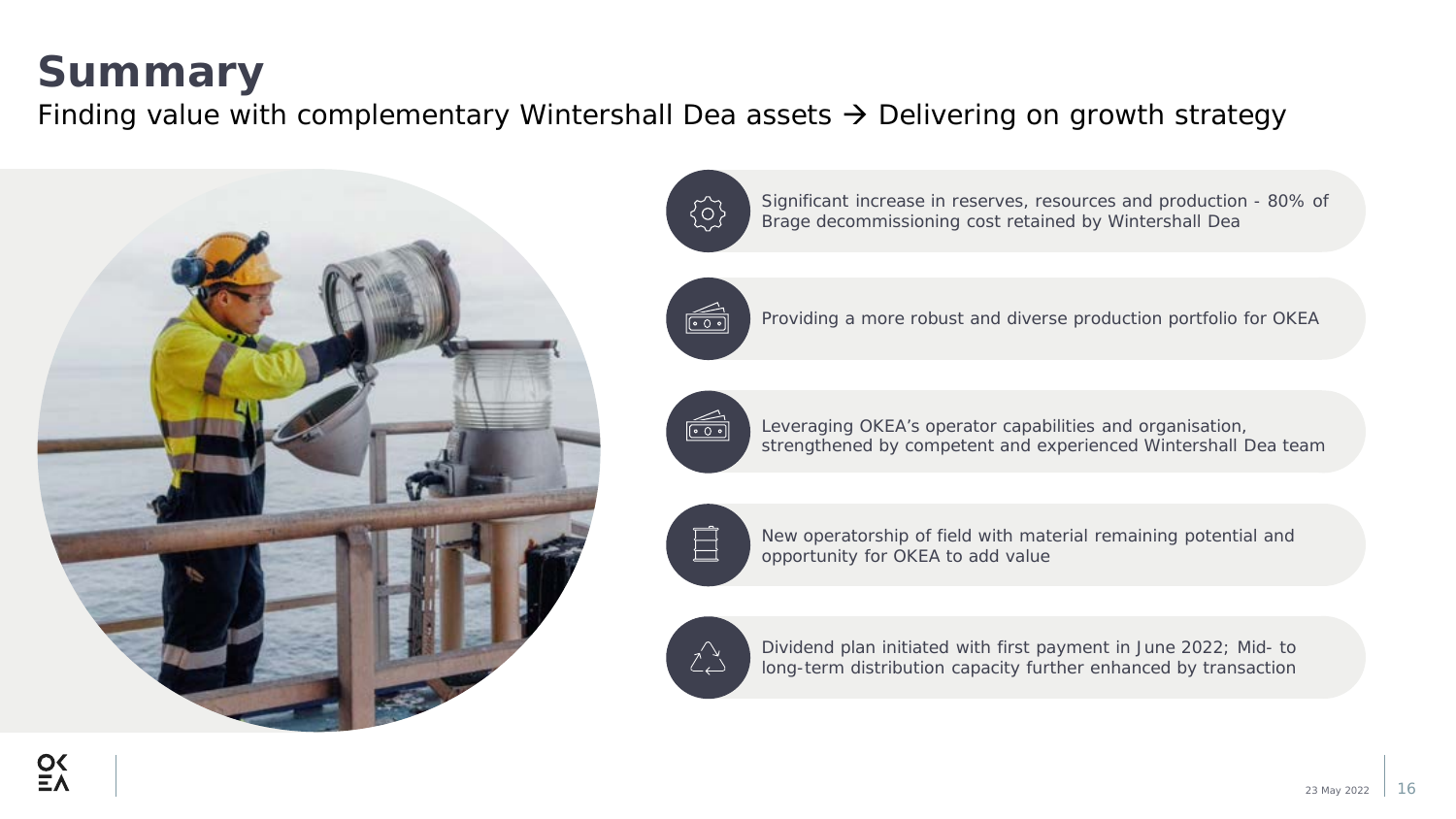

Growth Value creation Capital discipline